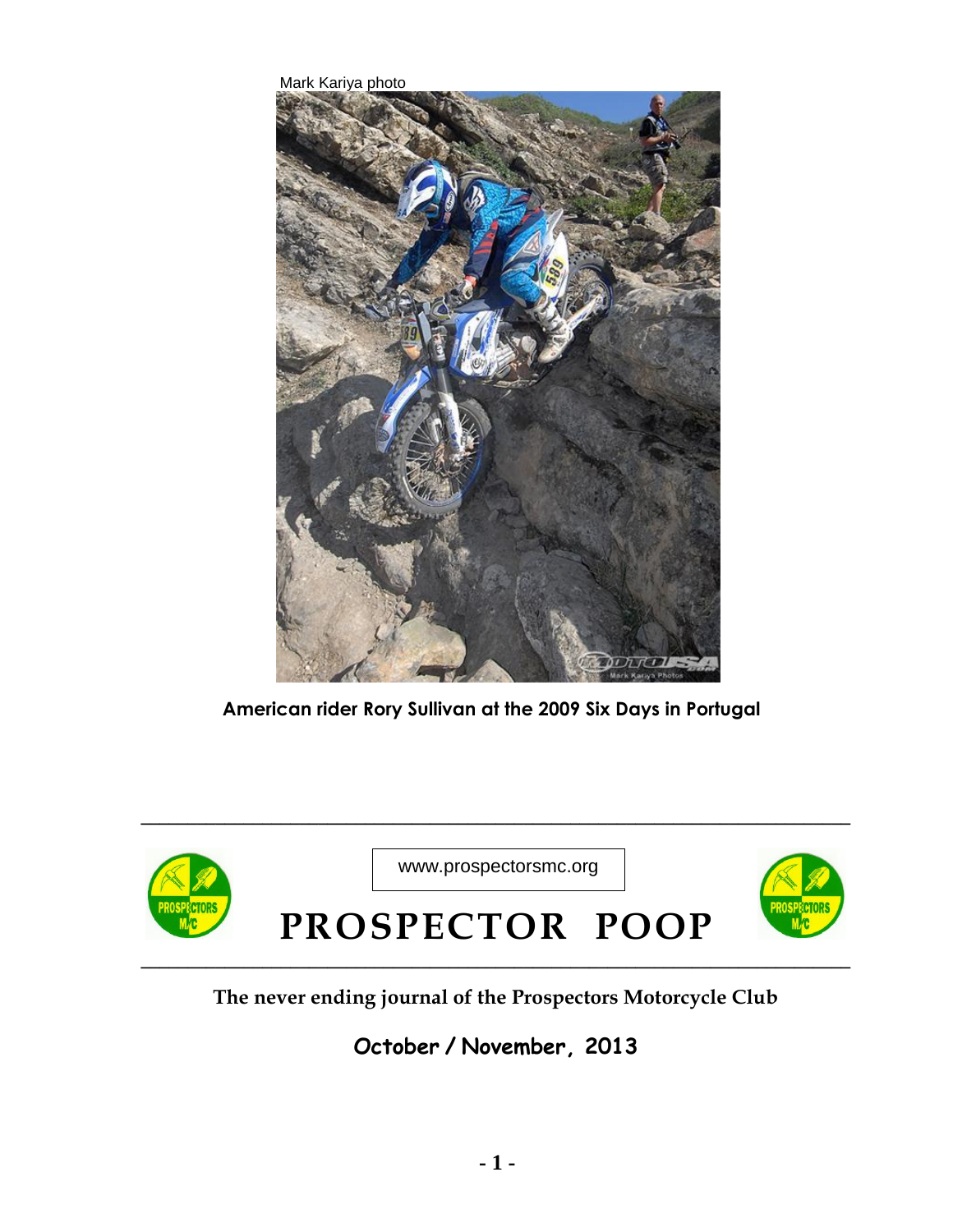## **Prospectors M/C 28 th Annual California Grand Prix**

 **GP: Quail Canyon Motocross Track, a few miles from Gorman, November 1, 2, and 3! Same location as our motocross event, the quality of the dirt is great for racing, and some years it rains.** 

**Saturday morning, October 26, help us place hay bales and decide what goes where for the following weekend. We will try to start early at 8:00 am so we can knock this out in one day, and items to bring are trucks and work gloves. Be there and be counted among the fearless, and this might be more of a challenge than usual because this is also the weekend of the rescheduled VCMC Enduro. Ventura County MC is using the same area and we will not really know exactly what trails they are using until we get there, which means that…**

**Thursday, October 31! This is when we will mark the course so please come out and help if you can. Yes, this is Halloween, but the show must go on sorry kids. We blame the large brush fire in May that caused the VCMC Enduro to get postponed, which led to the date conflict.** 

**Friday, November 1! This is when the event cranks-up and we need as many members as possible to be there. On Friday, folks will be rolling in all day long to get the good parking spots, and the sign-up area will be running wideopen from mid-afternoon until well into the night. Sound Test / Tech Inspection will also have its hands full trying to process all the riders.** 

**Be there, be in club colors and / or green, and help us look good. If every Prospector member is there helping to caution flag and work the event, we will almost have enough people. Any less than that is a problem and we are always somewhat short-handed - such is the nature of hosting an amateur event.** 

**Saturday and Sunday, November 2 and 3. The races will start early Saturday morning and we need to be ready - see enclosed event flyer for race times. See enclosed letter from President Steve, see pin-up calendar from our September newsletter, and see Wildman represent. Its like the radio ads for the Bakersfield Top Fuel Lawn Mower Drag Races say, "***BE THERE!***"** 

**Still need club colors? Don and Rick's contact info are as follows:** 

- **Don > [ddonestep@msn.com](mailto:ddonestep@msn.com) cell 760-646-1710**
- **Rick > [RLevine@glutino.com](mailto:RLevine@glutino.com) cell 949-690-0547**

 **WORK POINTS: District 37 points for both you and our club - see enclosed chart (two pages!) and check for accuracy. If you have changed classes and / or your riding number is not listed, please let us know before the event. Send all updates and corrections to [Gold49@frazmtn.com](mailto:Gold49@frazmtn.com)**

 **MOTELS: The Econo Lodge in Gorman, the Motel 6 in nearby Lebec, and the Holiday Inn Express also in Lebec.**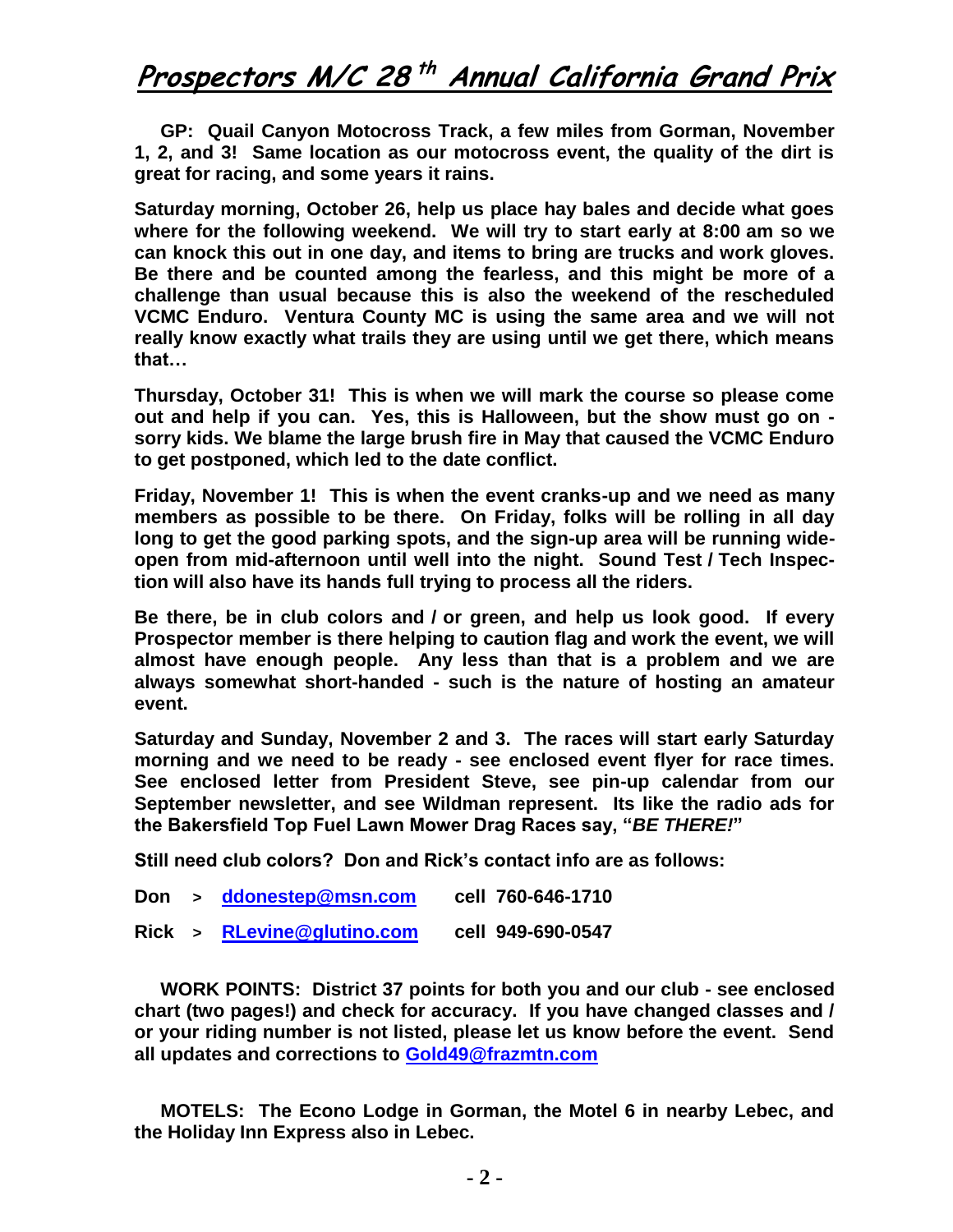**THANKSGIVING: Our annual Thanksgiving Field Meet will be held at the same place as the last few years on the east side of Hwy 395. This is the 'New Thanksgiving Spot' that is across the highway from the El Pasos. The BLM will greet us with a welcoming reception and probably have hot coffee and donuts at the ready. Not.** 

 **CLUB MEETINGS: Our next two meetings will be Tuesday evening, October 22 and December 3. There is no meeting in November, and Kurt's Clubhouse can be found at 4100 Stevely Avenue, Lakewood CA 90713.** 

**Next club newsletter will be mailed December 10, will announce plans for our New Years Field Meet, and feature results from the Viewfinders GP.** 



 **DESERT REPORT: Lost Coyotes MC Dual European Scrambles, September 7 and 8, California City! This event was huge fun and also noteworthy for a handful of reasons as the last District 37 event or desert race of any type in this area was 25 years ago. What we learned is that most of the desert between Cal City and Four Corners is NOT BLM land, it is part of incorporated Cal City. This is a good thing and the Lost Coyotes were able to put their event together easier than would be expected in the case of having to deal with the BLM.** 

**Two courses, Course A and Course B, 10 miles around and 12 miles around. Fast, some definite high-speed sections, but also variety with some great trails that are not whooped-out. Most of the Course A races were 4 laps, and Course B races were 3 times around. But the real attraction and highlight of the weekend was the first ever…** 

**Desert race for vintage bikes! The first race of the weekend on Course A was the Vintage Trophy Dash, three laps for a total of 30 miles. Total number of entries was 22, and that was 7 experts on the first row and 15 amateurs on the second row. They gave the first row about a one minute head start, then waved off the second row, and it was on! Triumphs, Huskys, Suzukis, Hondas, Pentons, and KTMs - you should of seen it. This was a 'fun race' that did not pay points and everybody loved it. This vintage race was open to all 'Old Bike' classes, which are now pre-1996. Will this start a trend? Yeah, we think so, and expect two or three of these next year.**